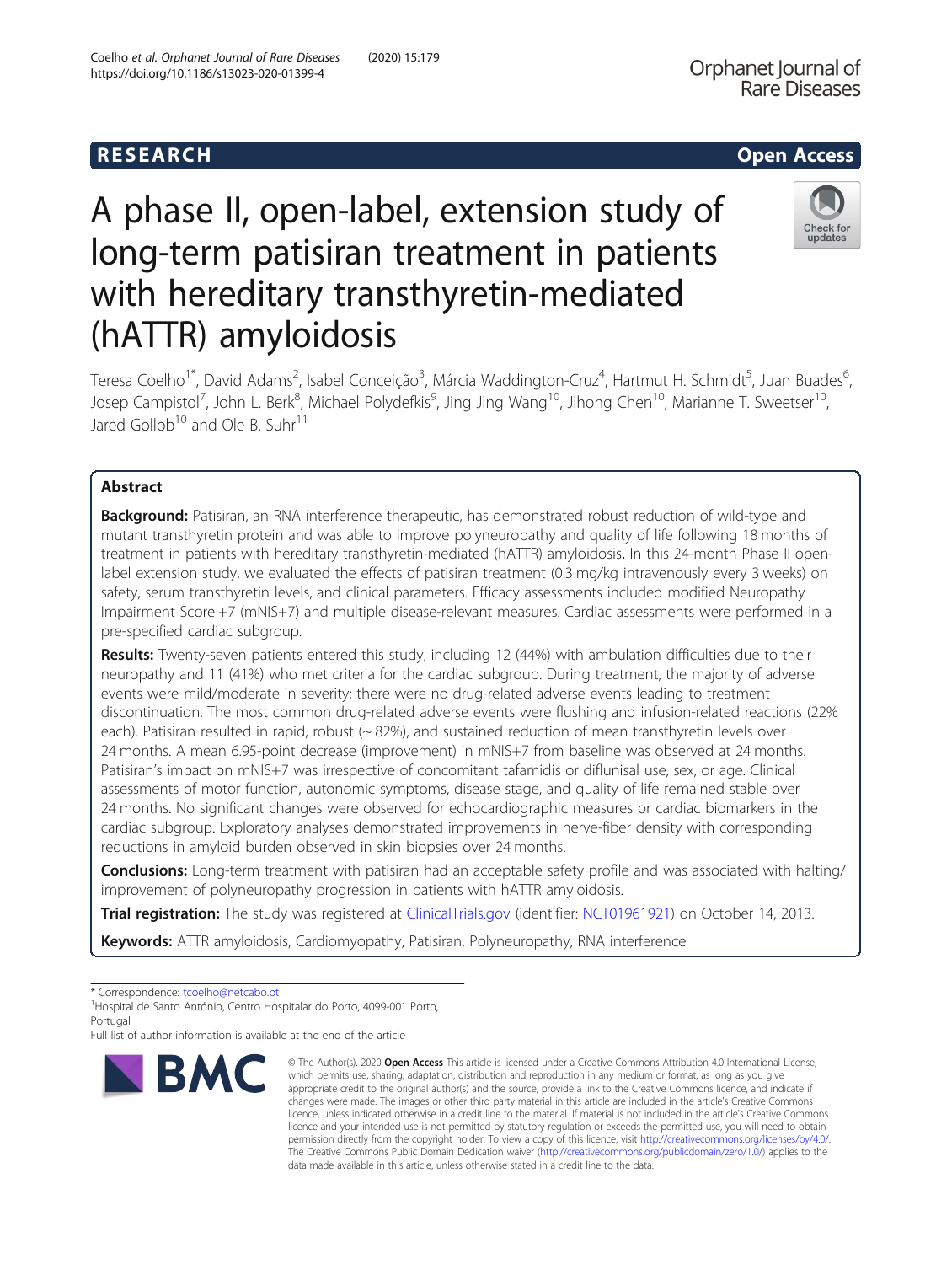#### Background

Hereditary transthyretin-mediated (hATTR) amyloidosis is a progressive and life-threatening disease caused by mutations in the gene encoding the transthyretin (TTR) protein [[1](#page-8-0), [2\]](#page-9-0). TTR circulates as a tetrameric protein produced predominantly by the liver [\[3](#page-9-0)], with its primary role transporting vitamin A complexed with retinol-binding protein (RBP), with a minor role as a thyroxine carrier [\[4\]](#page-9-0). Over 120 TTR mutations confer amyloidogenicity [[5](#page-9-0)], resulting in the accumulation of misfolded TTR protein as amyloid fibrils in multiple sites including nerves, heart, gastrointestinal tract, eye, and central nervous system [\[6,](#page-9-0) [7\]](#page-9-0). This pathophysiology leads to a heterogeneous clinical presentation that includes sensory and motor, autonomic, and cardiac symptoms, with the majority of patients displaying a mixed phenotype of both polyneuropathy and cardiomyopathy  $[8-11]$  $[8-11]$  $[8-11]$  $[8-11]$ . hATTR amyloidosis is associated with significant morbidity and mortality, with a median survival of 4.7 years following diagnosis [[12](#page-9-0)]. The presence of cardiac involvement is associated with a worse prognosis with a reduced survival (3.4 years) reported in these patients [[13](#page-9-0)].

A substantial decline in quality of life (QOL) and physical functioning is observed as hATTR amyloidosis progresses, reflecting disease involvement across multiple systems. Thus, there is a need for treatments that target the pathogenic TTR protein, rather than the symptoms associated with specific tissues. Current treatment strategies for hATTR amyloidosis directed at disease pathophysiology include prevention of TTR protein production or stabilization of the TTR protein complex. Orthotopic liver transplantation (OLT), which replaces the source of mutant TTR, has been mainly used in patients with early-stage polyneuropathy without cardiac involvement [\[14](#page-9-0)]; however, this strategy has been utilized much less in recent years after the introduction of medical therapy [\[14\]](#page-9-0). OLT also does not prevent deposition of wild-type (wt) TTR protein, which contributes to subsequent disease progression in post-OLT patients [\[15\]](#page-9-0). Treatment with TTR tetramer stabilizers (tafamidis: approved in EU and select regions for treatment of the polyneuropathy of hATTR amyloidosis [\[16\]](#page-9-0); and diflunisal: used off-label for hATTR amyloidosis [\[6\]](#page-9-0)) has been shown to slow progression of neurologic impairment [[17](#page-9-0), [18\]](#page-9-0). Additionally, a recent Phase III study of tafamidis showing reduced cardiovascular mortality and hospitalizations in patients with ATTR amyloidosis with cardiomyopathy resulted in USA and EU approval for the treatment of the cardiomyopathy of ATTR amyloidosis derived from wt or mutant TTR for early-stage disease [\[19\]](#page-9-0). Inotersen, an antisense oligonucleotide which reduces circulating TTR levels, is approved in the USA and EU for the treatment of the polyneuropathy associated with hATTR amyloidosis [[11](#page-9-0)]. While these treatments may slow the natural progression of hATTR amyloidosis, worsening of neurologic and/or cardiac function is observed in the majority of patients.

Patisiran is an RNA interference (RNAi) therapeutic that targets both wt and mutant TTR mRNA, thereby reducing expression of all forms of TTR protein. Patisiran is formulated in a lipid nanoparticle facilitating delivery to the liver, which is the primary site of TTR production [[3,](#page-9-0) [20](#page-9-0)]. Across the clinical development program, patisiran has demonstrated robust, rapid, and sustained reduction of TTR in patients with hATTR amyloidosis [[10,](#page-9-0) [20](#page-9-0), [21](#page-9-0)]. In the recent Phase III APOLLO study, 18 months of patisiran dosing demonstrated the potential to halt or reverse polyneuropathy and improve QOL from baseline in the majority of patients [\[10](#page-9-0)], leading to the approval of patisiran in the USA and several other countries for the treatment of hATTR amyloidosis with polyneuropathy [[22,](#page-9-0) [23\]](#page-9-0). Patisiran also improved exploratory measures of cardiac structure and function compared with placebo in a pre-specified analysis of patients with cardiac involvement in the APOLLO study [\[24](#page-9-0)]. Here, we report the results from an open-label extension (OLE) of a Phase II study of patisiran in patients with hATTR amyloidosis with polyneuropathy. Safety, efficacy, and pharmacodynamic (PD) data are described over 24 months, which is, to date, the longest completed clinical trial with patisiran.

#### Methods

#### Study design and participants

This was a multicenter, international, Phase II OLE study of patisiran conducted across seven countries: USA, Brazil, France, Germany, Portugal, Spain, and Sweden. Eligible patients had biopsy-proven hATTR amyloidosis with evidence of mild-to-moderate neuropathy, and had previously received and tolerated patisiran in the Phase II study ([NCT01617967\)](https://clinicaltrials.gov/ct2/show/NCT01617967?term=NCT01617967&draw=2&rank=1) [[21](#page-9-0)]. Patients had Karnofsky Performance Status ≥60%; adequate liver and renal function; absolute neutrophil count ≥1500 cells/mm<sup>3</sup>; platelet count ≥100,000 cells/mm<sup>3</sup>; and hemoglobin ≥100 g/l. Key exclusion criteria included: prior OLT; unstable angina or uncontrolled cardiac arrhythmia; and New York Heart Association heart failure class > II. Patients who received an investigational drug other than tafamidis or diflunisal within 30 days of the patisiran first dose were also excluded. Further details on inclusion/exclusion criteria are in Additional file [1](#page-8-0): Supplementary methods.

This study was conducted according to the guidelines of the International Conference on Harmonisation, the World Health Organization Declaration of Helsinki, and the Health Insurance Portability and Accountability Act of 1996. Written informed consent was obtained from all participants in the study. The study protocol was approved by local Institutional Review Boards and Ethics Committees, and all subsequent protocol amendments underwent the same approval procedure.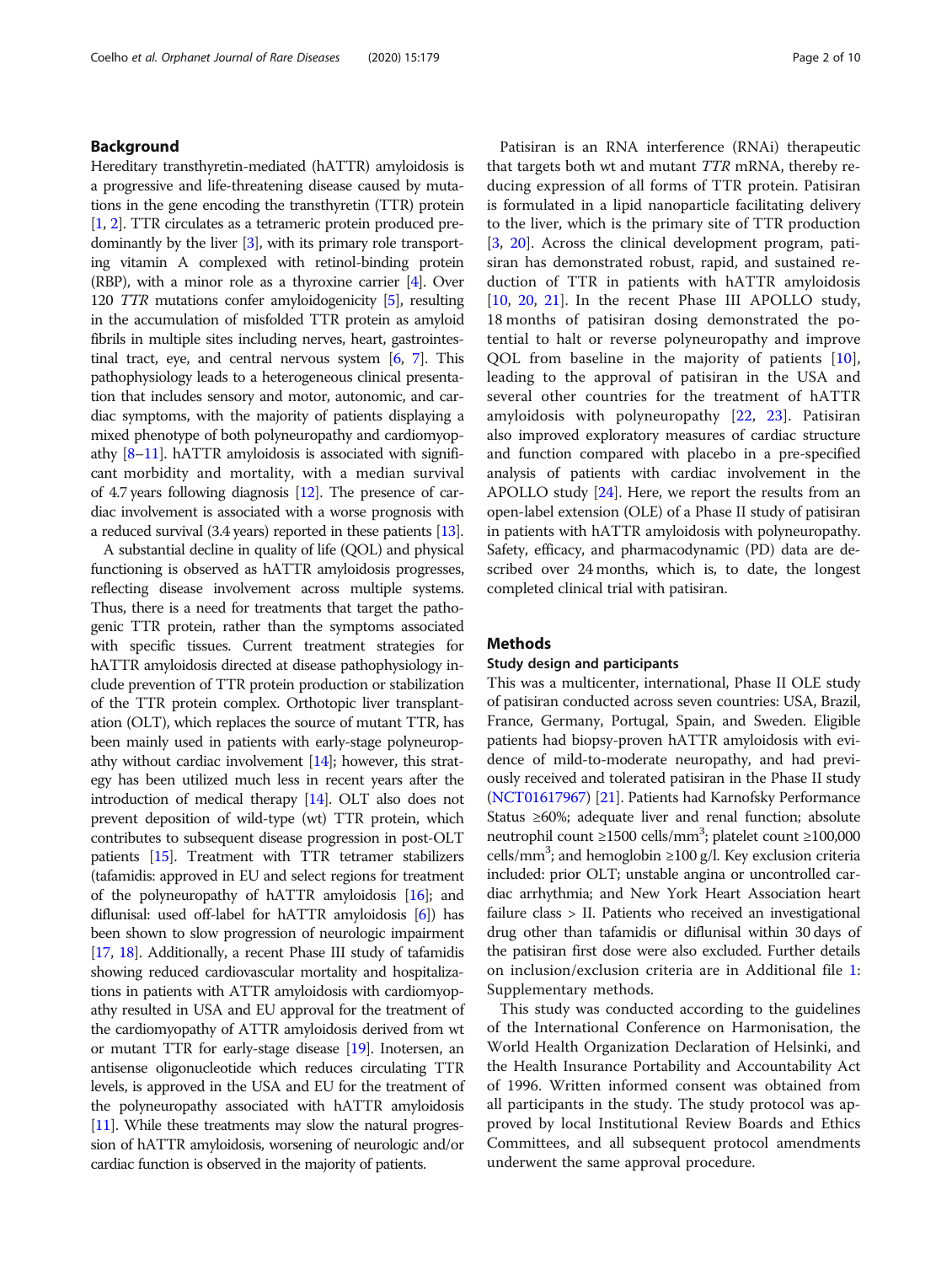#### Procedures

Patients received intravenous infusions of patisiran 0.3 mg/kg (over 70 min) every 3 weeks for approximately 2 years. Patients received a premedication (dexamethasone, paracetamol/acetaminophen,  $H_1$  and  $H_2$  blockers, or equivalent) to reduce the likelihood of an infusion-related reaction (IRR). An oral daily supplemental dose of vitamin A was also given. Patients were monitored before the first dose (Day − 28 to Day 0), during dosing (Day 0 to Day 735), and at follow-up (Day 756 and 791). Safety was evaluated throughout the study, and included vital signs, physical and ophthalmologic examinations, clinical laboratory tests, electrocardiograms, and adverse event (AE) monitoring. AEs were categorized by the Investigators as either mild, moderate or severe, and coded according to the Medical Dictionary for Regulatory Activities (MedDRA®) version 18.0.

Serum TTR concentration was assessed using both enzyme-linked immunosorbent assays and turbidimetric assays. Serum RBP was quantified using nephelometry and serum vitamin A was quantified using a high-performance liquid chromatography assay. Details of assessment timings are in Additional file [1](#page-8-0): Supplementary methods.

Neurologic function was assessed using the modified Neuropathy Impairment Score +7 (mNIS+7), Neuropathy Impairment Score +7 (NIS+7), and Neuropathy Impairment Score (NIS), at baseline and every 6 months thereafter [[25](#page-9-0)]. To standardize the efficacy assessment and minimize variability across the multiple study centers, neurologists were trained to perform the mNIS+7 evaluation at a central center (Dyck Peripheral Nerve Research Laboratory, Mayo Clinic, Rochester, MN, USA). QOL, disability, motor function, nutritional status, autonomic symptoms, and disease stage (outlined in Outcomes below) were assessed at baseline and every 6 months thereafter (details in Additional file [1](#page-8-0): Supplementary methods). Measurements were based on two independent readings taken at least 24 h (but no greater than 7 days) apart and performed by the same investigator when possible. Tandem skin punch biopsies of the distal thigh and distal leg were obtained at baseline and every 6 months thereafter (patient status allowing). These biopsies were used to quantify intra-epidermal nerve-fiber density (IENFD; sensory innervation) and sweat gland nerve-fiber density (SGNFD; autonomic innervation) based on blinded central analysis. Congo Red staining was used to serially assess dermal amyloid burden in the biopsies.

In a subgroup of patients with baseline cardiac involvement (cardiac subgroup; defined as left ventricular [LV] wall thickness of ≥13 mm on echocardiogram in the absence of hypertension, controlled hypertension, or aortic valve disease), serial echocardiograms were performed every 6 months and blood samples were taken every 3 months for central assessment of the cardiac biomarkers troponin I and N-terminal pro-brain natriuretic peptide.

#### **Outcomes**

The primary objective was to evaluate the safety and tolerability of long-term dosing with patisiran. Secondary objectives were to assess the PD effect of long-term patisiran dosing on serum TTR levels, and to monitor changes from baseline in the following measures [\[25](#page-9-0)]: mNIS+7; QOL (EuroQoL 5-dimensions questionnaire); disability (Rasch-built Overall Disability Scale [R-ODS]); motor function (10-meter [m] walk test and dynamometric grip strength); and nutritional status (modified body mass index). Exploratory endpoints included evaluation of changes in: NIS, NIS+7, familial amyloid polyneuropathy (FAP) stage, polyneuropathy disability (PND) score; patientreported autonomic symptoms (Composite Autonomic Symptom Score [COMPASS]-31 questionnaire); sensory and autonomic innervation of the skin; dermal amyloid burden [\[25\]](#page-9-0); and cardiac parameters (measured by echocardiogram and circulating cardiac biomarkers) in patients in the cardiac subgroup.

#### Statistical analysis

For each patient population analyzed in this OLE study, categorical variables were calculated as the number and percentages of patients; for continuous variables, mean, median, standard deviation, and range were calculated. Descriptive statistics provided for clinical laboratory tests, vital signs, all clinical activity parameters, and echocardiograms were presented as actual values and changes from baseline relative to each on-study observation.

This trial is registered with [ClinicalTrials.gov,](http://clinicaltrials.gov) number NCT01961921.

### Results

A total of 27 of 29 patients from the Phase II study [[21](#page-9-0)] were enrolled in this OLE study (1 patient withdrew for personal reasons, the other discontinued the Phase II study due to AEs). The time between last patisiran dose in the Phase II study and first dose in this OLE study ranged from 169 to 512 days. Of the 27 patients enrolled, 25 completed the OLE study (completion date August 31, 2016); 1 patient withdrew after approximately 19 months due to gastro-esophageal cancer (unlikely related to patisiran), which proved fatal, and 1 patient died of a myocardial infarction (not related to patisiran) after completing all dosing but before the end of the study. Median treatment duration was 25 months (range, 19–25 months), with a median of 35 doses (range, 27–36 doses) administered per patient.

Baseline clinical characteristics of the OLE population are shown in Table [1](#page-3-0). At study entry, 12 patients (44%) had ambulatory difficulties due to neuropathy (PND score > I), and 20 (74%) and 14 (52%) had a medical history of gastrointestinal or renal and urinary disorders, respectively. Twenty patients (74%) were receiving TTR tetramer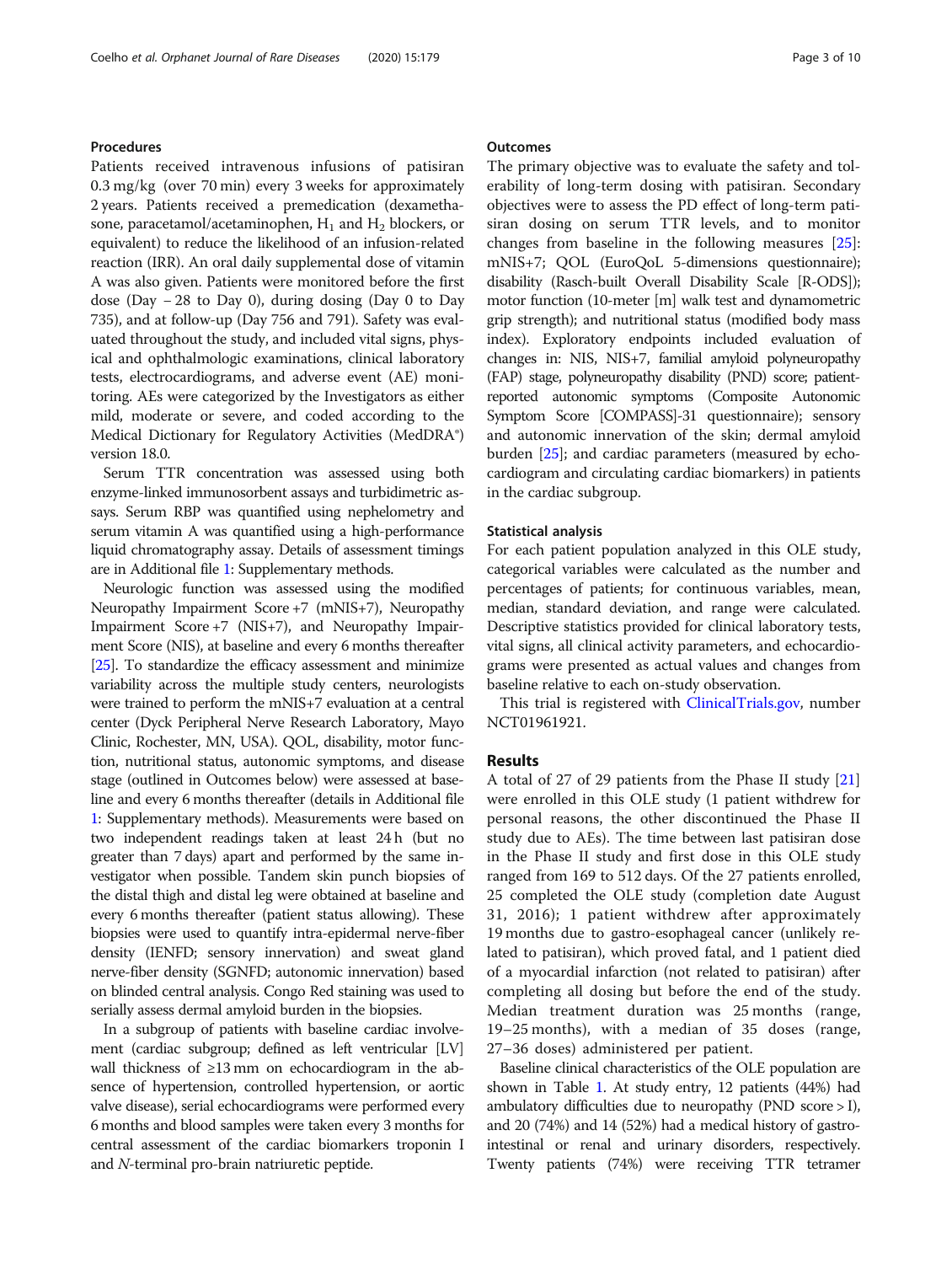<span id="page-3-0"></span>Coelho et al. Orphanet Journal of Rare Diseases (2020) 15:179 Page 4 of 10

Table 1 Patient baseline demographics and disease characteristics

| Characteristic                         | Total population ( $n = 27$ ) |  |  |  |
|----------------------------------------|-------------------------------|--|--|--|
| Age, years, median (range)             | 64 (29 to 77)                 |  |  |  |
| Sex, n                                 |                               |  |  |  |
| Male                                   | 18 (67%)                      |  |  |  |
| Female                                 | 9 (33%)                       |  |  |  |
| Genotype                               |                               |  |  |  |
| Val30Met                               | 20 (74%)                      |  |  |  |
| Other <sup>a</sup>                     | 7 (26%)                       |  |  |  |
| FAP stage                              |                               |  |  |  |
| 1                                      | 24 (89%)                      |  |  |  |
| $\mathfrak{D}$                         | 3(11%)                        |  |  |  |
| PND score                              |                               |  |  |  |
| I                                      | 15 (56%)                      |  |  |  |
| $\mathsf{II}$                          | 9 (33%)                       |  |  |  |
| Illa                                   | 2(7%)                         |  |  |  |
| Illb                                   | 1(4%)                         |  |  |  |
| On TTR stabilizer at study entry       |                               |  |  |  |
| Tafamidis                              | 13 (48%)                      |  |  |  |
| Diflunisal                             | 7 (26%)                       |  |  |  |
| None                                   | 7 (26%)                       |  |  |  |
| mNIS+7 (max. impairment: 304)          | 53.0 (2.0 to 122.5)           |  |  |  |
| NIS (max. impairment: 244)             | 34.8 (4.0 to 93.4)            |  |  |  |
| mBMI, (kg/m <sup>2</sup> $\times$ g/L) | 1030.5 (728.6 to 1379.6)      |  |  |  |
| EQ-5D (max. impairment: 0)             | $0.8$ (0.3 to 1.0)            |  |  |  |
| Cardiac subgroup                       | 11 (41%)                      |  |  |  |
| Val30Met/non-Val30Met <sup>b</sup> , n | 8/3                           |  |  |  |
| $NT-proBNP$ (pg/mL) <sup>c</sup>       | 809.8 (105.0 to 2070.0)       |  |  |  |
| Troponin I (ng/mL) <sup>d</sup>        | 0.14 (0.03 to 0.69)           |  |  |  |
| LV wall thickness (cm)                 | 1.6 (1.3 to 1.9)              |  |  |  |

Abbreviations: EQ-5D EuroQoL 5-dimensions questionnaire, FAP familial amyloid polyneuropathy, LV left ventricular, mBMI modified body mass index, mNIS+7 modified Neuropathy Impairment Score + 7, NIS Neuropathy Impairment Score, NT-proBNP N-terminal pro-brain natriuretic peptide, PND polyneuropathy disability, QOL quality of life, TTR transthyretin. All data are mean (range) or n (%), unless otherwise stated

<sup>a</sup>Non-Val30Met mutations: Ser77Tyr ( $n = 2$ ), Ser77Phe ( $n = 2$ ), Tyr116Ser ( $n = 1$ ), Phe64Leu ( $n = 1$ ), Arg54Thr ( $n = 1$ )

 $b$ Non-Val30Met mutations in cardiac subgroup: Arg54Thr ( $n = 1$ ), Ser77Phe  $(n = 1)$ , Ser77Tyr  $(n = 1)$ 

 $\text{N}$ T-proBNP normal range is:  $\leq$  97 pg/mL (age 18-45);  $\leq$  121 pg/mL (age 45-55);  $\leq$  198 pg/mL (age 55–65);  $\leq$  285 pg/mL (age 65–75);  $\leq$  526 pg/mL (age  $\geq$  75)

 $d$ Troponin I normal range is: < 0.03 ng/mL

stabilizers at baseline; 6 of these patients discontinued stabilizer use (diflunisal  $[n = 5]$ ; tafamidis  $[n = 1]$ ) between 1 and 18 months after entering the study. Eleven patients were included in the cardiac subgroup, for whom the mean LV wall thickness was 1.6 cm (range, 1.3–1.9 cm) (Table 1).

Overall, 26 patients (96%) reported AEs (Table 2), the majority of which were mild or moderate in intensity.

Table 2 Summary of safety data

| AE                                             | Total population ( $n = 27$ ) n (%) |
|------------------------------------------------|-------------------------------------|
| Summary of AEs                                 |                                     |
| Any AE                                         | 26 (96)                             |
| Any AE related to study drug                   | 16 (59)                             |
| Any serious AE                                 | 7(26)                               |
| Any study drug-related serious AE              | $\Omega$                            |
| Death                                          | 2(7)                                |
| Any AE leading to discontinuation              | 2(7)                                |
| Common AEs (occurring in $> 15\%$ of patients) |                                     |
| Flushing                                       | 7(26)                               |
| Diarrhea                                       | 6(22)                               |
| Infusion-related reaction                      | 6(22)                               |
| Nasopharyngitis                                | 6(22)                               |
| Urinary tract infection                        | 6(22)                               |
| Vomiting                                       | 6(22)                               |
| Wound                                          | 6(22)                               |
| Nausea                                         | 5 (19)                              |
| AEs related to study drug in $>$ 2 patients    |                                     |
| Infusion-related reaction                      | 6(22)                               |
| Flushing                                       | 6(22)                               |
| Diarrhea                                       | 3(11)                               |

Abbreviation: AE adverse event

AEs potentially related to patisiran occurred in 16 (59%) patients. No patient discontinued the study due to a drug-related AE. The most common drug-related AEs were mild flushing and IRRs (6 patients [22%] each). The incidence and number of IRRs decreased over time; all IRRs were mild in severity. All patients received their complete dose of patisiran, but 2 patients had temporary infusion interruptions due to IRRs. In 1 patient, the infusion rate was slowed with no subsequent IRRs; the other patient had mild local intravenous site irritation.

Serious AEs were reported in 7 patients (26%), none of which were considered related to patisiran (Table 2). Of the serious AEs, only osteonecrosis  $(n = 2)$  was reported in more than 1 patient (Additional file [2:](#page-8-0) Table S1). Severe AEs were reported in 5 patients, with none considered related to patisiran; all severe events were also serious AEs. Two patients died during the study, following cessation of patisiran treatment, as detailed above. There were no clinically significant changes related to patisiran in liver function tests, renal function, thyroid function, or hematologic parameters (including platelet count), and no clinical manifestations of vitamin A deficiency. There were no clinically relevant changes in vital signs, electrocardiogram parameters, or ophthalmology tests. The overall safety profile of patisiran was similar in the cardiac subgroup (Additional file [3](#page-8-0): Table S2) compared with the overall study population, and similar irrespective of concomitant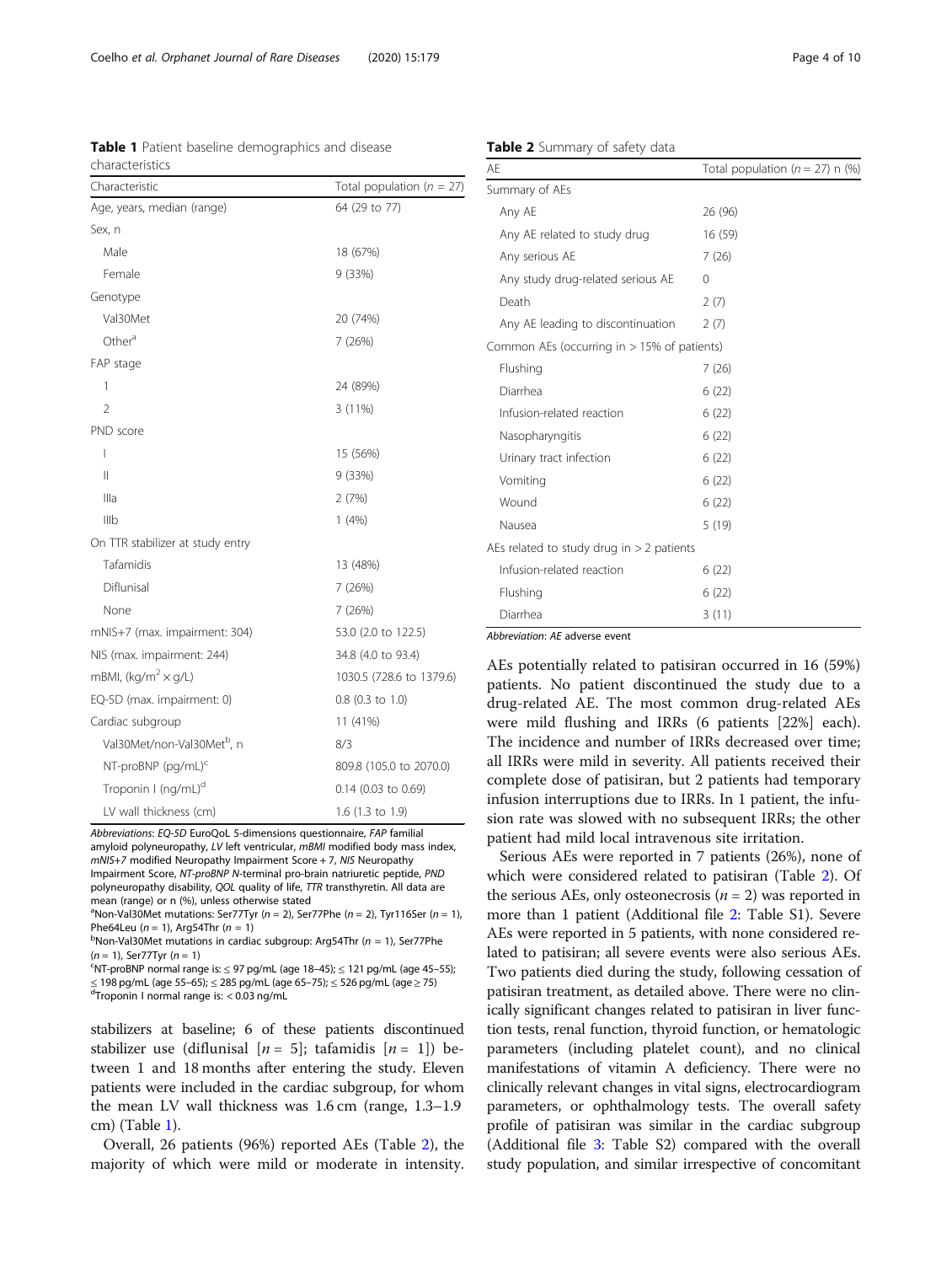TTR tetramer stabilizer therapy (tafamidis and/or diflunisal) (data not shown). Furthermore, the overall safety profiles of concomitant treatment with either patisiran and tafamidis (median exposure 736 days [range: 19–747 days]) or patisiran and diflunisal (median exposure 421 days [range: 139–736 days]) in small cohorts of patients were consistent with the safety profiles of the respective therapies as monotherapies [\[17](#page-9-0), [18](#page-9-0)].

Serum TTR reduction was rapid and robust following the first dose of patisiran, with mean reduction from baseline nearing 80% by Day 18 (Fig. 1). A sustained mean reduction of 82% was achieved over 24 months, with mean maximal reduction of 93%. The magnitude and dynamics of TTR reduction were similar between patients who received patisiran and TTR stabilizers compared with patisiran alone (Additional file [4](#page-8-0): Table S3). Similarly, TTR genotype (Val30Met versus non-Val30Met), sex, and age  $(< 65$  versus ≥65 years) did not affect the PD activity of patisiran (Additional file [4](#page-8-0): Table S3). Overall, serum vitamin A and RBP levels were reduced by > 65% after 24 months of treatment, as expected based on the known role of TTR in binding and transport of the RBP–vitamin A complex [[26\]](#page-9-0).

At 24 months, there was a mean mNIS+7 decrease (improvement) from baseline of 6.95 points (Table [3](#page-5-0); Fig. [2](#page-5-0)); 19 patients (70.4%) had an improvement (decrease from baseline at 24 months) in mNIS+7 score. Although patisiran appeared to affect all components of mNIS+7 in a similar manner directionally, sensory measures exhibited the greatest decrease from baseline (improvement) at 24 months by quantitative sensory testing (Table [3](#page-5-0)). The mean change in mNIS+7 was similar according to TTR tetramer stabilizer use, sex, and in patients <  $65$  or  $\geq 65$  years old (Table [3](#page-5-0)). The mean change (standard error of the mean) in NIS and NIS +7 from baseline at 24 months was  $+1.92$  (1.84) and  $+2.54$  (1.84) points, respectively (Additional file [5:](#page-8-0) Fig. S1a and b).

Multiple additional clinical parameters, including EuroQoL 5-dimensions questionnaire, R-ODS, 10-m walk distance, hand grip strength, and COMPASS-31 score, showed stability throughout the 24-month treatment period (Table [4\)](#page-6-0). Within the cardiac subgroup, echocardiographic assessments and serum biomarker levels also remained stable (Table [4](#page-6-0)). The majority of patients showed stabilization of FAP stage (20 [74%] patients with no change in FAP stage at 24 months) or PND score (23 [85%] patients with no change in PND score at 24 months) (Additional file [6:](#page-8-0) Table S4).

Exploratory analyses evaluating SGNFD of the lower limb demonstrated increased fiber density in the distal thigh at 6, 12, 18, and 24 months, and in the distal leg at 24 months  $(p < 0.05)$  (Fig. [3](#page-7-0)a and b). Conversely, a decrease  $(p < 0.05)$ in dermal amyloid burden was demonstrated in both distal thigh and distal leg over 24 months (Fig. [3](#page-7-0)c). IENFD remained stable over time (data not shown).

#### **Discussion**

This OLE study evaluated the safety, PD, and clinical effect of patisiran on patients with hATTR amyloidosis with polyneuropathy over 24 months. Patisiran, dosed once every 3 weeks at 0.3 mg/kg, induced rapid and robust TTR reduction in serum. A mean reduction of approximately 82% was sustained across the 24-month treatment period, consistent with the median 81% TTR reduction reported at 18 months in the Phase III

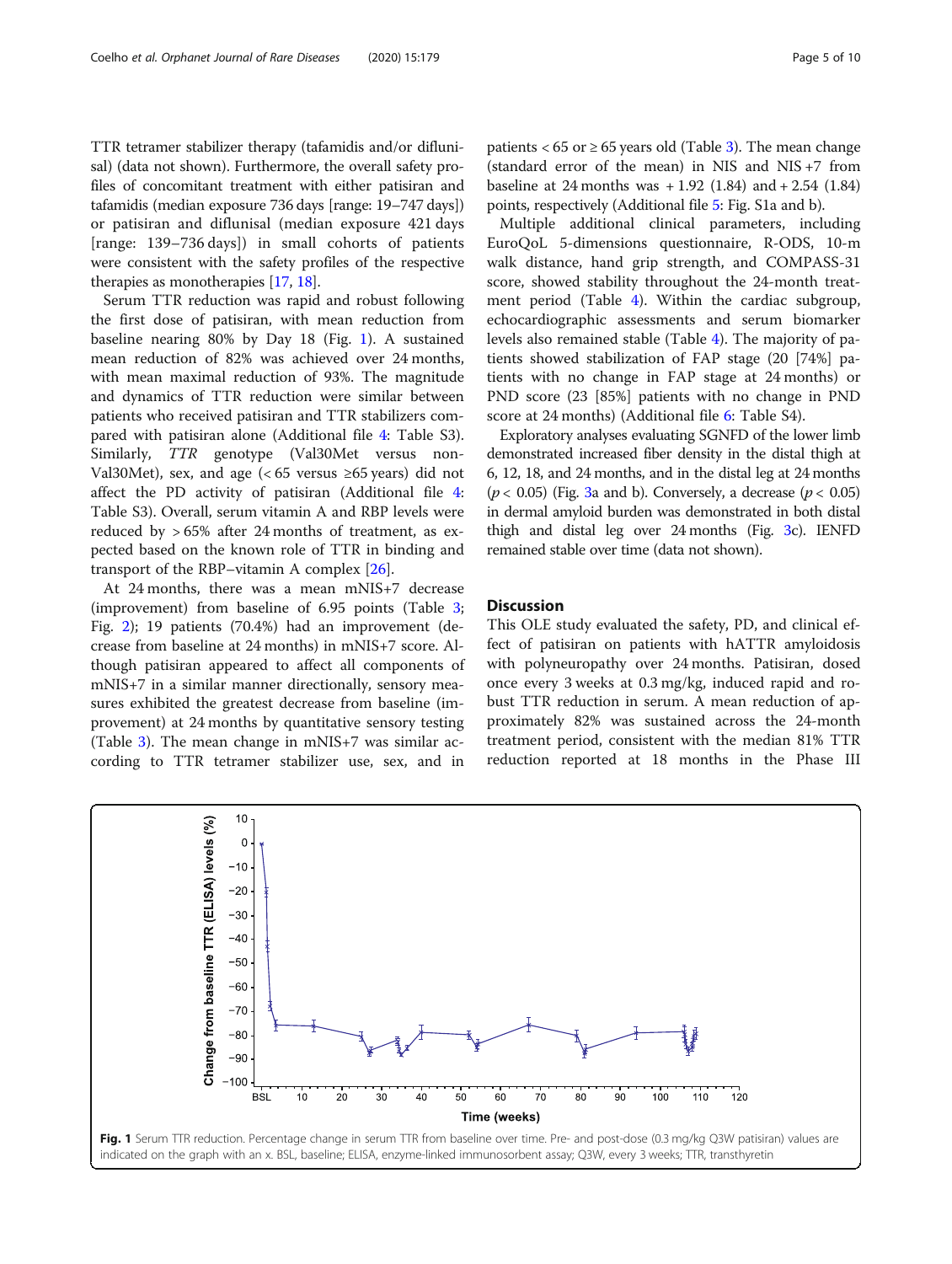<span id="page-5-0"></span>

| Table 3 Change in mNIS+7 by components and subgroups at 24 months of patisiran treatment |  |
|------------------------------------------------------------------------------------------|--|
|------------------------------------------------------------------------------------------|--|

|                                       | Change from baseline to Month 24 |               |                              |  |
|---------------------------------------|----------------------------------|---------------|------------------------------|--|
|                                       | n.                               | Mean (SEM)    | Median (range)               |  |
| mNIS+7 component                      |                                  |               |                              |  |
| Total                                 | 26                               | $-6.95(2.03)$ | $-7.00$ ( $-34.63$ to 15.38) |  |
| NIS-Weakness                          | 26                               | 1.23(1.43)    | $0.00$ (-13.50 to 24.38)     |  |
| NIS-Reflexes                          | 26                               | $-0.48(0.53)$ | $0.00$ (-6.00 to 7.00)       |  |
| <b>QST</b>                            | 26                               | $-7.4(2.04)$  | $-6.0$ ( $-40.0$ to 16.0)    |  |
| NCS <sub>75</sub>                     | 26                               | $-0.19(0.18)$ | $-0.25$ ( $-2.00$ to 2.50)   |  |
| Postural BP                           | 26                               | $-0.10(0.06)$ | $0.00$ (-1.00 to 0.50)       |  |
| mNIS+7 by TTR tetramer stabilizer use |                                  |               |                              |  |
| Patisiran alone                       | $\overline{7}$                   | $-6.75(5.24)$ | $-8.50$ ( $-28.50$ to 15.38) |  |
| Patisiran + TTR tetramer stabilizer   | 19                               | $-7.03(2.11)$ | $-6.63$ ( $-34.63$ to 3.88)  |  |
|                                       |                                  |               |                              |  |

Abbreviations: BP blood pressure, mNIS+7 modified Neuropathy Impairment Score +7, NCS nerve conduction studies, NIS Neuropathy Impairment Score, QST quantitative sensory testing, SEM standard error of the mean, TTR transthyretin

APOLLO study. No evidence was found for tachyphylaxis of any PD effect with chronic dosing.

In this study, patisiran was generally well tolerated, with the majority of AEs mild to moderate in intensity, and no patient discontinued treatment due to a patisiran-related AE. Mild IRRs were among the most common drugrelated AEs (23%), yet they did not interfere with the completion of dosing, and decreased in incidence over time. No clinically relevant changes in laboratory values related to patisiran, including indicators of liver or kidney function, were observed during the study. In addition, there were no safety signals regarding thrombocytopenia with patisiran [[27\]](#page-9-0). The expected reduction in serum vitamin A levels that accompanied TTR suppression was not associated with any clinical manifestations of vitamin A deficiency (e.g. ocular events), which is possibly due to redundant mechanisms for its transport and tissue uptake [[28](#page-9-0)]. The overall safety profile is consistent with that ob-served in the APOLLO study [\[10\]](#page-9-0), with no new safety signals reported with 24 months of patisiran dosing. Furthermore, the safety data in the cardiac subgroup in this study were similar to that observed in the overall population, and with that observed in patients in the cardiac subpopulation in the APOLLO study. Patisiran also had an acceptable safety profile in patients with renal amyloid involvement at baseline, and in patients taking

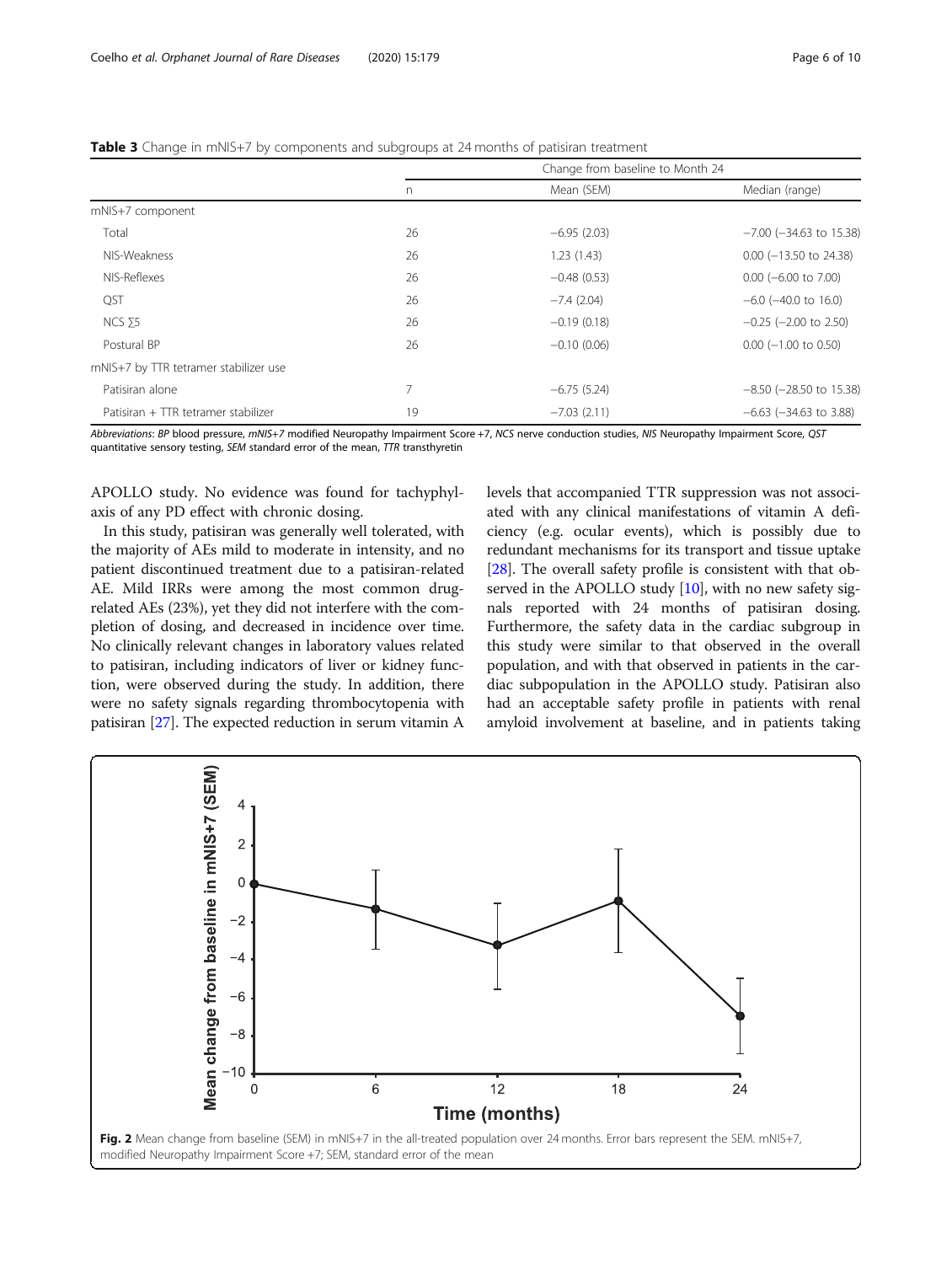<span id="page-6-0"></span>

|                     |  | Table 4 Changes in clinical assessments at 24 months with |  |  |
|---------------------|--|-----------------------------------------------------------|--|--|
| patisiran treatment |  |                                                           |  |  |

| Assessment                            | Change from baseline to<br>Month 24 |                |  |  |
|---------------------------------------|-------------------------------------|----------------|--|--|
|                                       | n                                   | Mean (SEM)     |  |  |
| EQ-5D (max. impairment: 0)            | 26                                  | $-0.01(0.02)$  |  |  |
| R-ODS (no limitations: 48)            | 25                                  | $-1.8(0.8)$    |  |  |
| 10-m walk $(m/s)$                     | 21                                  | 0.03(0.04)     |  |  |
| Hand grip strength (kg)               | 26                                  | 1.5(1.2)       |  |  |
| mBMI (kg/m <sup>2</sup> $\times$ g/L) | 22                                  | $-60.8(34.9)$  |  |  |
| COMPASS-31 (max. impairment: 100)     | 26                                  | 1.3(1.8)       |  |  |
| Cardiac subgroup ( $n = 11$ )         |                                     |                |  |  |
| NT-proBNP (pg/mL)                     | 8                                   | $-49.6(170.8)$ |  |  |
| Troponin I (ng/mL)                    | 8                                   | $-0.1(0.1)$    |  |  |
| LV mass $(q)$                         | 10                                  | $-16.7(11.7)$  |  |  |
| LV wall thickness (cm)                | 10                                  | $-0.08(0.1)$   |  |  |
| Ejection fraction (%)                 | 10                                  | $-0.6(1.5)$    |  |  |
| Peak longitudinal strain (%)          | 10                                  | 0.9(0.9)       |  |  |
| 10-m walk (m/s)                       | 7                                   | 0.03(0.05)     |  |  |

Abbreviations: EQ-5D EuroQoL 5-dimensions questionnaire, COMPASS

Composite Autonomic Symptom Score, LV left ventricular, m meter, mBMI modified body mass index, NT-proBNP N-terminal pro-brain natriuretic peptide, QOL quality of life, R-ODS Rasch-built Overall Disability Scale

TTR tetramer stabilizers, supporting the potential for patisiran to treat a diverse patient population.

The polyneuropathy seen in symptomatic patients with hATTR amyloidosis is rapidly progressive [[29](#page-9-0)]. While patients with diabetic polyneuropathy exhibit a < 1-point/year increase in NIS-Lower Limbs [\[30\]](#page-9-0), patients with hATTR amyloidosis and a baseline NIS similar to that in the current study have an estimated 26-point increase in mNIS+7 after 24 months [\[31\]](#page-9-0). Indeed, patients in the APOLLO placebo arm demonstrated a 28-point increase in mNIS+7 over 18 months, highlighting the urgency to treat patients with hATTR amyloidosis as early in the disease course as possible [\[10\]](#page-9-0). Although the current study did not have a comparator arm, the mean 6.95-point improvement in mNIS+7 at 24 months contrasts markedly from the expected worsening without active treatment. Notably, the magnitude of mNIS+7 score improvement in this study is similar to that observed following 18 months of patisiran treatment in APOLLO (6.0-point improvement), supporting the consistent effects of patisiran on polyneuropathy. In this study, these data indicate that patisiran can halt or reverse neuropathy, as 19 of 27 patients showed a decrease from baseline in mNIS+7 at 24 months, demonstrating a reversal in polyneuropathy manifestations in the majority of patients. Similarly, in the APOLLO study the majority of patients demonstrated an improvement in mNIS+7 score compared with baseline [\[10](#page-9-0)].

These data are consistent with those reported in APOLLO and compare favorably to those reported for other TTR stabilizing or reduction therapies [[11](#page-9-0), [17](#page-9-0), [18](#page-9-0), [32](#page-9-0), [33](#page-9-0)] in patients with hATTR amyloidosis with polyneuropathy. It should be noted that measures of neurologic impairment have varied across studies of different therapeutic agents. The mNIS+7 scale was used in this study and APOLLO [\[25](#page-9-0)] to fully assess the progression of this polyneuropathy. The mNIS+7 scale includes measures of autonomic function and nerve conduction that are not captured in the NIS score [[34](#page-9-0)]. Notably, the mNIS+7 utilizes smart somatotopic quantitative sensation testing to provide a better balance between measurement of large and small sensory fibers, and to measure sensation loss across the body [\[34](#page-9-0)]. The mNIS+7 scale thus represents a disease-specific measure of polyneuropathy in hATTR amyloidosis, supporting its use as the primary endpoint in recent pivotal studies [[10,](#page-9-0) [11](#page-9-0)]. In the current study, a consistent, favorable effect on mNIS+7 was observed irrespective of age at onset or mutation status, as was also ob-served in APOLLO [\[10](#page-9-0)].

It should be noted that there was concomitant use of either tafamidis or diflunisal in 20 of 27 patients at baseline. Irrespective of this concomitant TTR tetramer stabilizer use, patisiran was shown to have a similar effect on mNIS+7; notably, the 6 patients who discontinued their stabilizer within 18 months did not exhibit neurologic disease progression.

The decrease in mNIS+7 over 24 months supports the hypothesis that patisiran has the potential to alter the course of hATTR amyloidosis with polyneuropathy. The exploratory findings in autonomic nerve-fiber regeneration and amyloid regression in this study may also highlight a potential effect of patisiran on disease pathophysiology. However, it should be noted that these were exploratory analyses, and that there are currently no natural history data to contextualize the impact of patisiran on nerve-fiber regeneration.

Multiple additional clinical measures stabilized over 24 months, and indeed all measures, whether based on neurologists' assessments (mNIS+7), patient-based performance (timed 10-m walk), or blinded assessment of pathologic samples (skin biopsy), were similar or improved at 24 months compared with baseline. Additionally, stable COMPASS-31 autonomic symptom scores over the course of the OLE support a stabilizing effect of patisiran on hATTR amyloidosis-related autonomic dysfunction, which is known to impart a substantial disease burden in hATTR amyloidosis. Notably, measures of cardiac structure and function were generally unchanged after 24 months of patisiran dosing in patients with cardiac involvement, contrasting to the worsening of these parameters observed without active treatment. The improvements to neuropathy measures in the cardiac subgroup observed in this study further support the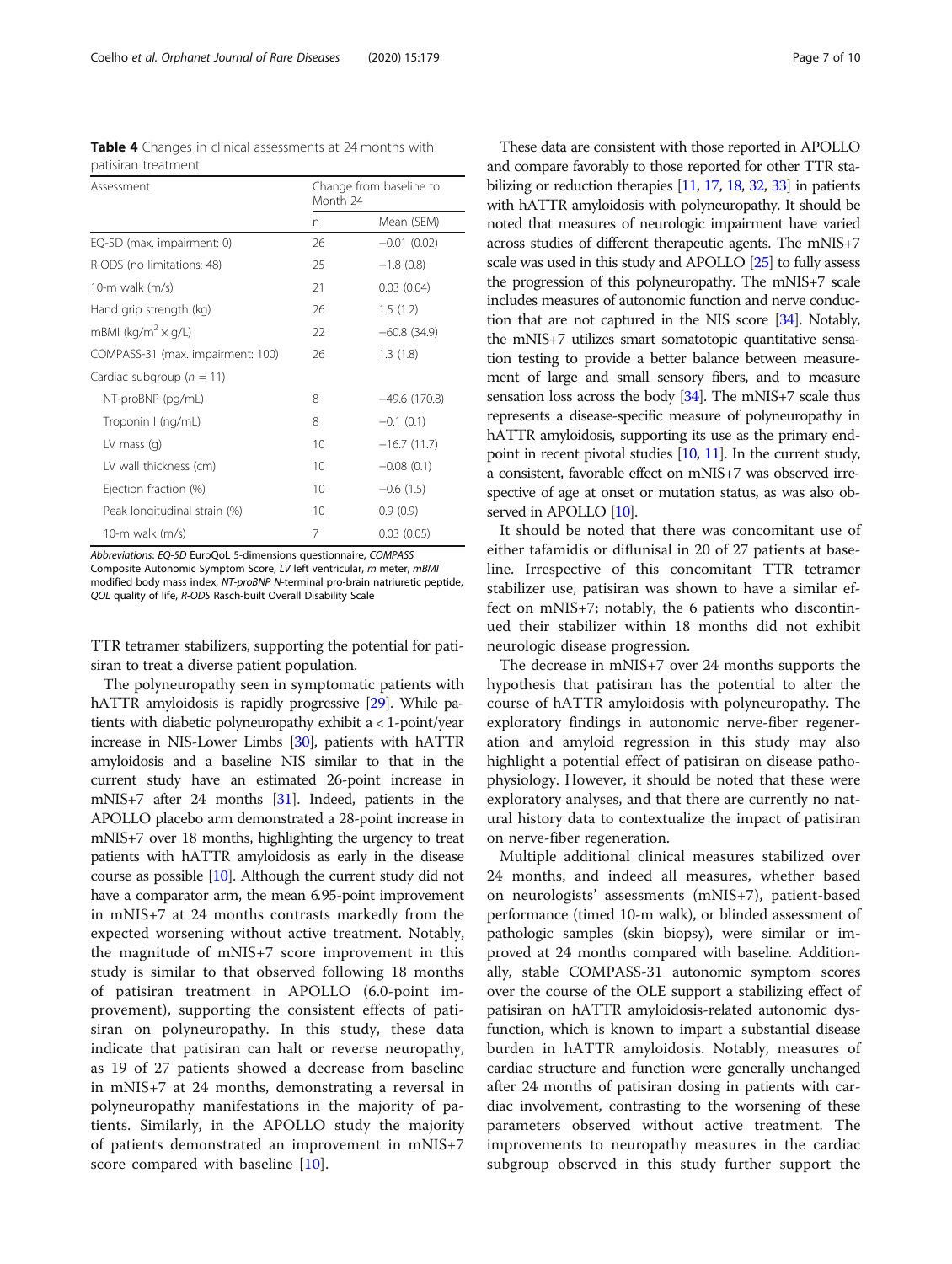<span id="page-7-0"></span>

positive effect of patisiran in patients with a mixed phenotype, which was also observed in the APOLLO study [\[10](#page-9-0), [24](#page-9-0)].

The beneficial effect and tolerability of patisiran treatment, reported here and in the APOLLO study, demonstrate the clinical impact of reducing TTR in patients with hATTR amyloidosis. This extended experience, coupled with secondary analyses of the APOLLO data suggesting benefits in a cardiac subpopulation [\[24\]](#page-9-0), support examining the effect of patisiran on patients with ATTR amyloidosis with cardiomyopathy (APOLLO-B trial [\[NCT039973](https://clinicaltrials.gov/ct2/show/NCT03997383?term=NCT03997383&draw=2&rank=1) [83](https://clinicaltrials.gov/ct2/show/NCT03997383?term=NCT03997383&draw=2&rank=1)]) and the development of the investigational RNAi therapeutic vutrisiran. The vutrisiran siRNA utilizes nextgeneration enhanced stabilization chemistry (ESC), and is conjugated to a trivalent GalNAc ligand to ensure hepatic delivery [\[35\]](#page-9-0). The ESC platform is designed for increased potency and high metabolic stability, allowing for a quarterly subcutaneously administered injection that does not require premedication. Expanding the potential range of pharmacotherapies for ATTR amyloidosis will provide greater treatment choice, allowing physicans and patients to select the option most appropriate for this debilitating disease.

#### **Conclusions**

In summary, these results demonstrate that long-term treatment with patisiran had an acceptable benefit:risk profile, and provide further data that it may halt or reverse neuropathy progression as well as have beneficial effects on QOL, physical functioning, autonomic symptoms, and activities of daily living by reducing TTR levels. The safety and efficacy of patisiran is consistent with that reported in APOLLO ([NCT01960348\)](https://clinicaltrials.gov/ct2/show/NCT01960348?term=NCT01960348&draw=2&rank=1), the largest Phase III clinical study to enroll patients with hATTR amyloidosis with polyneuropathy [[10\]](#page-9-0). These data resulted in the approval of patisiran in select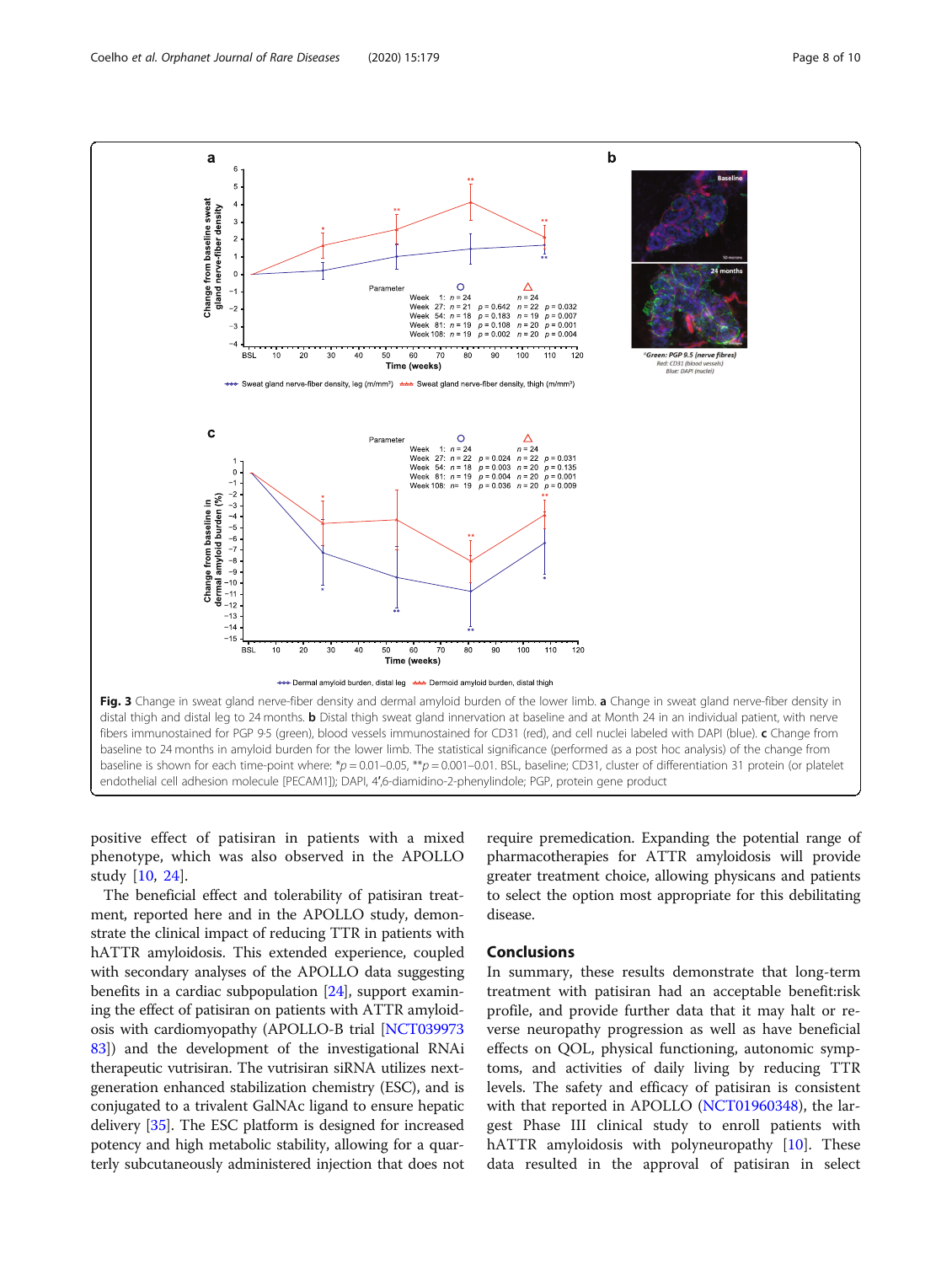<span id="page-8-0"></span>countries globally for the treatment of hATTR amyloidosis with polyneuropathy. All 25 eligible patients from this Phase II OLE study have since enrolled in the patisiran Global OLE study [\(NCT02510261\)](https://clinicaltrials.gov/ct2/show/NCT02510261?term=NCT02510261&draw=2&rank=1), which will continue to collect long-term safety and efficacy data for an additional 5 years.

#### Supplementary information

Supplementary information accompanies this paper at [https://doi.org/10.](https://doi.org/10.1186/s13023-020-01399-4) [1186/s13023-020-01399-4](https://doi.org/10.1186/s13023-020-01399-4).

Additional file 1. Supplementary methods

Additional file 2: Table S1. Summary of serious adverse events. Seven patients reported a total of 18 serious adverse events.

Additional file 3: Table S2. Summary of safety in cardiac subgroup.

Additional file 4: Table S3. Summary of mean serum TTR percent reduction by subgroup analysis.

Additional file 5: Fig. S1. Mean change from baseline (SEM) in NIS (a) and NIS+7 (b) scores from the all-treated population over 24 months.

Additional file 6: Table S4. Change from baseline in PND score and FAP stage at 24 months.

#### Abbreviations

AE: Adverse event; ATTR: Transthyretin-mediated amyloidosis; BP: Blood pressure; BSL: Baseline; CD31: Cluster of differentiation 31 protein (or platelet endothelial cell adhesion molecule [PECAM1]); COMPASS-31: Composite Autonomic Symptom Score-31; DAPI: 4′;6-diamidino-2-phenylindole; EQ-5D: EuroQoL 5-dimensions questionnaire; FAP: Familial amyloid polyneuropathy; hATTR: Hereditary transthyretin-mediated; IENFD: Intraepidermal nerve-fiber density; IRR: Infusion-related reaction; LV: Left ventricular; mBMI: Modified body mass index; mNIS: Modified Neuropathy Impairment Score; mNIS+7: Modified Neuropathy Impairment Score +7; NCS: Nerve conduction studies; NIS: Neuropathy Impairment Score; NIS+7: Neuropathy Impairment Score +7; NT-proBNP: N-terminal pro-brain natriuretic peptide; OLE: Open-label extension; OLT: Orthotopic liver transplantation; PD: Pharmacodynamic; PGP: Protein gene product; PND: Polyneuropathy disability; Q3W: Every 3 weeks; QOL: Quality of life; QST: Quantitative sensory testing; RBP: Retinol-binding protein; R-ODS: Raschbuilt Overall Disability Scale; RNAi: RNA interference; SEM: Standard error of the mean; SGNFD: Sweat gland nerve-fiber density; TTR: Transthyretin; wt: Wild-type

#### Acknowledgements

The authors would like to thank investigators Jean Pouget, Cecile Cauquil, Céline Labeyrie, and Marie Théaudin for their valued contribution to this study. The authors would also like to thank Jennifer Willoughby for editorial assistance. This study was funded by Alnylam Pharmaceuticals Inc., USA. The authors acknowledge the medical writing services provided by Neil Harrison, PhD, and Kristen Brown, PhD, of Adelphi Communications Ltd., Macclesfield, UK, in accordance with the Good Publication Practice (GPP3) guidelines, funded by Alnylam Pharmaceuticals Inc.

#### Authors' contributions

TC, DA, IC, MWC, HHS, JBu, JCo, JBe, MP, and OBS contributed to the conception and design of the study and/or acquired the data. JCh provided statistical analysis of the data. All authors contributed to the interpretation of the data and the critical revision of the publication, are accountable for the accuracy and integrity of the publication, and provided final approval to submit for publication.

#### Funding

Alnylam Pharmaceuticals funded the study and collaborated with the authors in the study design, collection, analysis, and interpretation of data.

#### Availability of data and materials

Authors can confirm that all relevant data are included in the article and its supplementary information files.

#### Ethics approval and consent to participate

This study was conducted according to the guidelines of the International Conference on Harmonisation, the World Health Organization Declaration of Helsinki, and the Health Insurance Portability and Accountability Act of 1996. Written informed consent was obtained from all participants in the study. The study protocol was approved by local Institutional Review Boards and Ethics Committees, and all subsequent protocol amendments underwent the same approval procedure.

#### Consent for publication

Not applicable.

#### Competing interests

TC reports compensation for training from Pfizer Pharmaceuticals and Alnylam Pharmaceuticals Inc., and compensation for travel from Pfizer Pharmaceuticals, Alnylam Pharmaceuticals Inc., and IONIS Pharmaceuticals. DA reports grants from Alnylam Pharmaceuticals Inc., and personal fees from Pfizer Pharmaceuticals and Alnylam Pharmaceuticals Inc. outside the submitted work. IC acknowledges financial support as a primary investigator for FoldRx Pharmaceuticals/Pfizer Inc., Alnylam Pharmaceuticals Inc., and IONIS Pharmaceuticals, and serves on the Transthyretin Amyloidosis Outcome Survey (THAOS) scientific advisory board. MWC received honorarium from NHI, Prothena, FoldRx, Akcea Therapeutics, Pfizer Pharmaceuticals, Alnylam Pharmaceuticals Inc., PTC, and Genzyme for travel expenses related to presentations at medical meetings, and for acting as a consultant and as a principal investigator in clinical trials. HHS reports grants and consulting fees from Alnylam Pharmaceuticals Inc. outside the submitted work. JBu reports personal fees from Alnylam Pharmaceuticals Inc. during the conduct of the study for serving as a principal investigator. JCo has nothing to disclose. JBe reports serving as a study investigator for IONIS Pharmaceuticals and Pfizer Pharmaceuticals, and consultant for Intellia Therapeutics Inc. and Corino Therapeutics Inc. outside the submitted work. MP reports grants from Alnylam Pharmaceuticals Inc. during the conduct of the study and honorarium following completion of the study. JJW, JCh, MTS, and JG are all Alnylam employees. OBS reports personal fees from Alnylam Pharmaceuticals Inc. during the conduct of the study, personal fees and nonfinancial support from Pfizer Pharmaceuticals, and personal fees from Prothena Pharmaceuticals and Intellia Therapeutics, Inc. outside the submitted work.

#### Author details

<sup>1</sup>Hospital de Santo António, Centro Hospitalar do Porto, 4099-001 Porto Portugal. <sup>2</sup>National Reference Centre for Familial Amyloidotic Polyneuropathy (NNERF)/APHP/INSERM U 1195/CHU Bicêtre, 78 rue du Général Leclerc, 94270 Le Kremlin-Bicêtre, France. <sup>3</sup>Hospital de Santa Maria-CHULN, and IMM, Faculdade de Medicina, Universidade de Lisboa, Lisbon, Portugal. <sup>4</sup>Hospital Universitário Clementino Fraga Filho, Federal University of Rio de Janeiro, Ilha do Fundao, Rio de Janeiro CEP21941-913, Brazil. <sup>5</sup>Universitätsklinikum Münster, Waldeyerstr. 1, 48149 Munster, Germany. <sup>6</sup>Fundació Institut d'Investigació Sanitària Illes Balears (IdISBa), Carretera de Valldemossa, 79, Palma de Mallorca 07120, Balearic Islands, Spain; Servicio de Medicina Interna, Hospital Universitario Son Llàtzer, Carretera Manacor KM, 7198 Palma de Mallorca, Balearic Islands, Spain. <sup>7</sup> Hospital Clinic, University of Barcelona, C/ Villarroel, 170, 8036 Barcelona, Spain. <sup>8</sup>Boston University, 72 East Concord Street, K-504, Boston 02118, USA. <sup>9</sup>Johns Hopkins University, 855 North Wolfe Street, Rangos 435, Baltimore, MD 21205, USA. <sup>10</sup>Alnylam Pharmaceuticals, 300 Third Street, Cambridge, MA 02142, USA. <sup>11</sup>Umeå University, Universitetstorget 16, 901 87 Umeå, Sweden.

#### Received: 30 September 2019 Accepted: 4 May 2020 Published online: 08 July 2020

#### References

1. Hanna M. Novel drugs targeting transthyretin amyloidosis. Curr Heart Fail Rep. 2014;11(1):50–7.